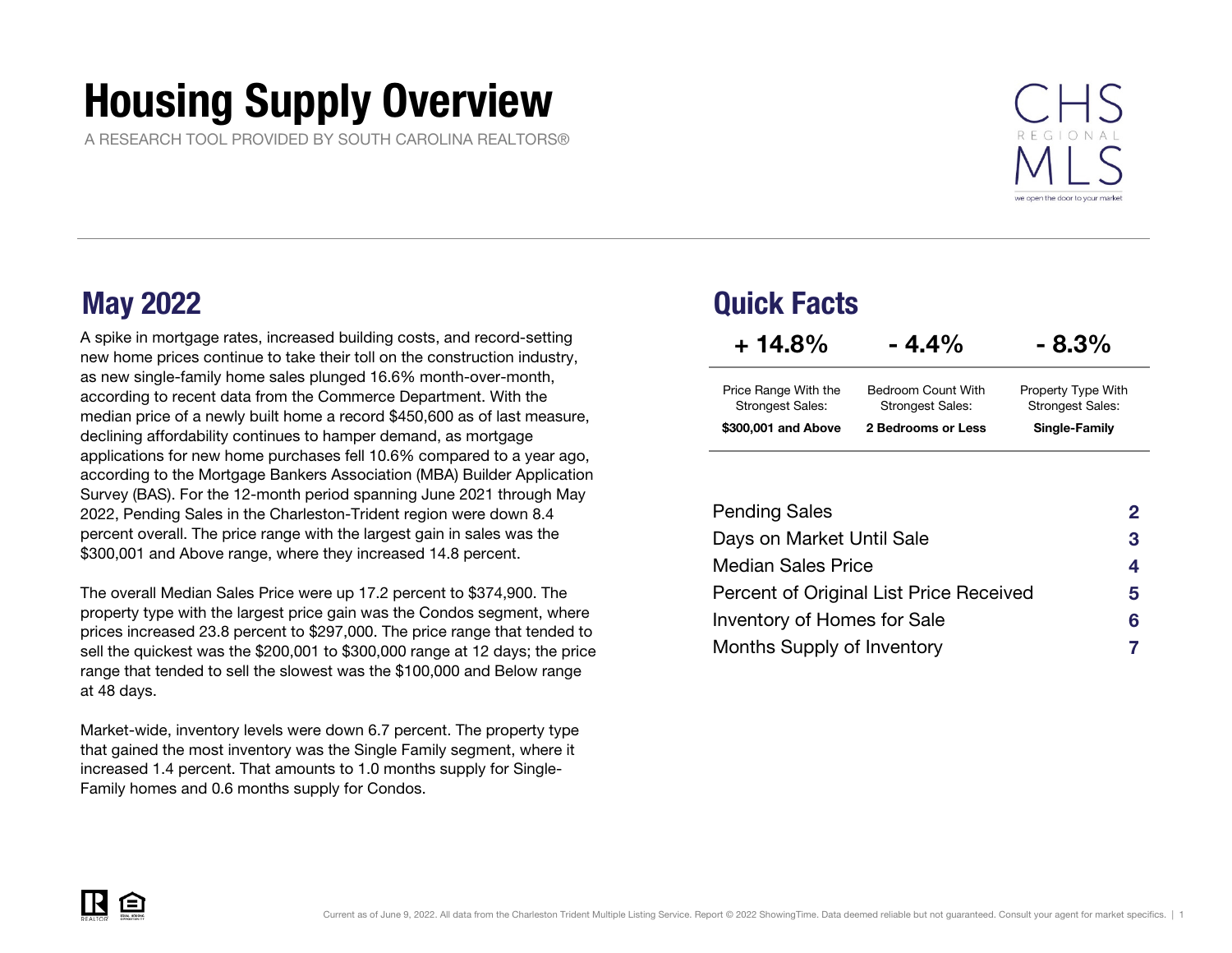## Pending Sales

A count of properties on which offers have been accepted. Based on a rolling 12-month total.









By Property Type

| <b>By Price Range</b>   | $5 - 2021$ | 5-2022 | Change   | $5 - 2021$ | 5-2022 | Change   | $5 - 2021$ | 5-2022 | Change    |
|-------------------------|------------|--------|----------|------------|--------|----------|------------|--------|-----------|
| \$100,000 and Below     | 403        | 238    | $-40.9%$ | 229        | 131    | - 42.8%  | 57         | 23     | - 59.6%   |
| \$100,001 to \$150,000  | 830        | 474    | $-42.9%$ | 368        | 229    | - 37.8%  | 375        | 177    | - 52.8%   |
| \$150,001 to \$200,000  | 2,162      | 1,120  | $-48.2%$ | 1,086      | 527    | - 51.5%  | 964        | 482    | $-50.0\%$ |
| \$200,001 to \$300,000  | 10,293     | 8,072  | - 21.6%  | 8.037      | 5,877  | - 26.9%  | 2,158      | 986. ا | $-8.0\%$  |
| \$300,001 and Above     | 11,325     | 13,002 | + 14.8%  | 10.044     | 11,362 | $+13.1%$ | .266       | 1,607  | $+26.9\%$ |
| <b>All Price Ranges</b> | 25,013     | 22,906 | $-8.4%$  | 19.764     | 18,126 | $-8.3%$  | 4,820      | 4,275  | $-11.3%$  |

| <b>By Bedroom Count</b>   | 5-2021 | 5-2022 | Change   | 5-2021 | 5-2022 | Change  | 5-2021 | 5-2022 | Change |
|---------------------------|--------|--------|----------|--------|--------|---------|--------|--------|--------|
| 2 Bedrooms or Less        | 3.229  | 3.088  | $-4.4%$  | 882    | 902    | + 2.3%  | 2.270  | 2,090  | 7.9%   |
| 3 Bedrooms                | 11.313 | 10,435 | $-7.8%$  | 8.857  | 8,284  | - 6.5%  | 2,204  | .876   | 14.9%  |
| 4 Bedrooms or More        | 10.471 | 9.383  | $-10.4%$ | 10.025 | 8.940  | - 10.8% | 346    | 309    | 10.7%  |
| <b>All Bedroom Counts</b> | 25,013 | 22,906 | $-8.4%$  | 19.764 | 18,126 | $-8.3%$ | 4,820  | 4.275  | 11.3%  |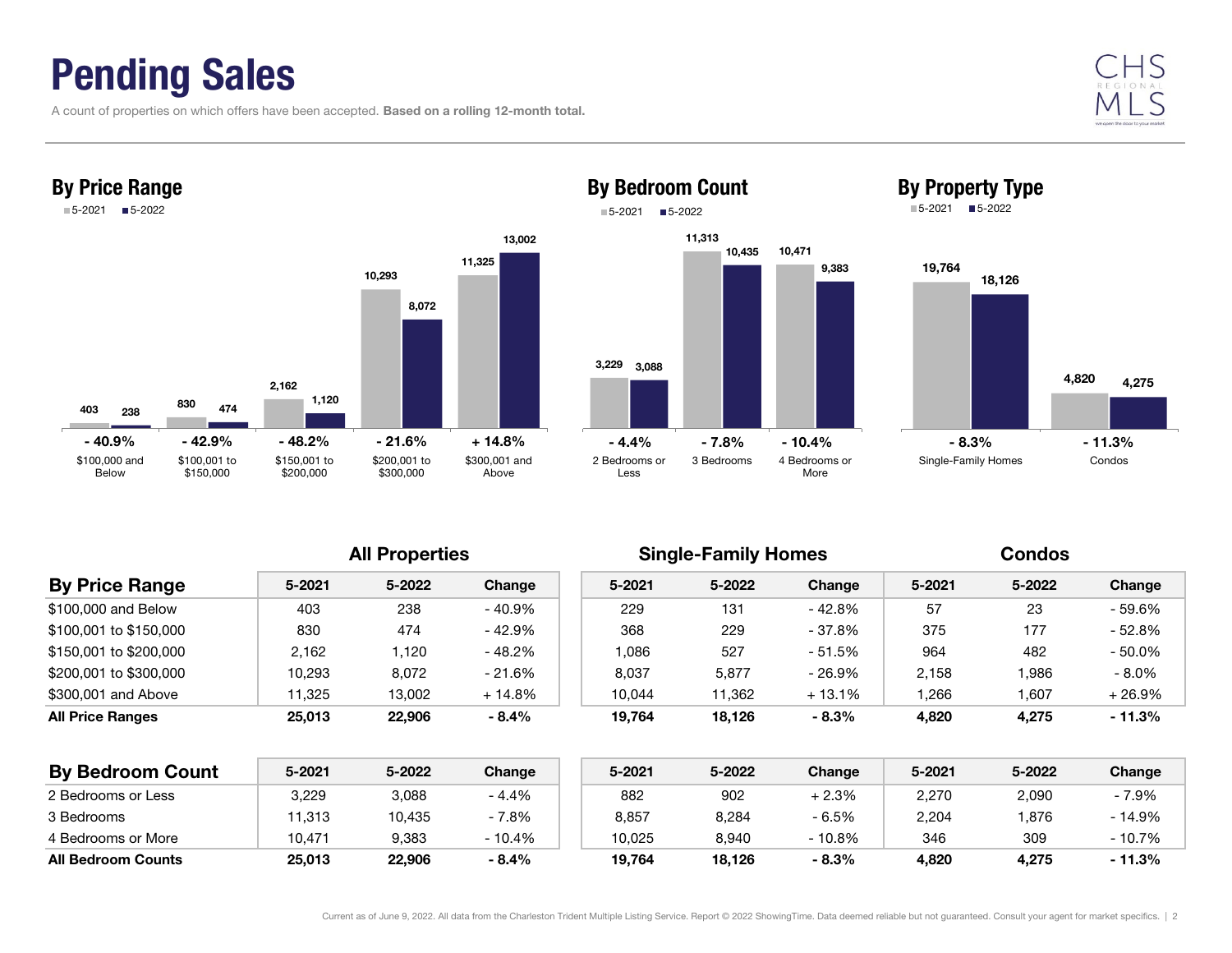## Days on Market Until Sale

Average number of days between when a property is listed and when an offer is accepted. Based on a rolling 12-month average.





### By Bedroom Count 5-2021■5-2022



![](_page_2_Figure_6.jpeg)

By Property Type

| <b>By Price Range</b>   | $5 - 2021$ | 5-2022 | Change  | $5 - 2021$ | 5-2022 | Change    | 5-2021         | 5-2022 | Change    |  |  |  |  |
|-------------------------|------------|--------|---------|------------|--------|-----------|----------------|--------|-----------|--|--|--|--|
| \$100,000 and Below     | 71         | 48     | - 32.4% | 73         | 32     | $-56.2%$  | 28             |        | $-60.7\%$ |  |  |  |  |
| \$100,001 to \$150,000  | 38         | 26     | - 31.6% | 39         | 30     | $-23.1%$  | 30             | 12     | $-60.0\%$ |  |  |  |  |
| \$150,001 to \$200,000  | 30         | 17     | - 43.3% | 25         | 20     | $-20.0\%$ | 31             |        | - 64.5%   |  |  |  |  |
| \$200,001 to \$300,000  | 29         | 12     | - 58.6% | 26         |        | - 57.7%   | 4 <sup>1</sup> | 13     | - 68.3%   |  |  |  |  |
| \$300,001 and Above     | 53         | 22     | - 58.5% | 50         | 20     | $-60.0\%$ | 75             | 34     | - 54.7%   |  |  |  |  |
| <b>All Price Ranges</b> | 40         | 18     | - 55.0% | 38         | 17     | $-55.3%$  | 46             | 20     | $-56.5%$  |  |  |  |  |
|                         |            |        |         |            |        |           |                |        |           |  |  |  |  |

| <b>By Bedroom Count</b>   | 5-2021 | 5-2022 | Change   | $5 - 2021$ | 5-2022 | Change   | 5-2021 | 5-2022 | Change   |
|---------------------------|--------|--------|----------|------------|--------|----------|--------|--------|----------|
| 2 Bedrooms or Less        | 49     | 24     | $-51.0%$ | 51         |        | $-58.8%$ | 47     | 22     | - 53.2%  |
| 3 Bedrooms                | 34     | 16     | - 52.9%  | 32         | 15     | $-53.1%$ |        |        | - 58.5%  |
| 4 Bedrooms or More        | 44     | 1 Q    | - 56.8%  | 43         | 19     | $-55.8%$ | 70     | 30     | $-57.1%$ |
| <b>All Bedroom Counts</b> | 40     | 18     | $-55.0%$ | 38         |        | $-55.3%$ | 46     | 20     | - 56.5%  |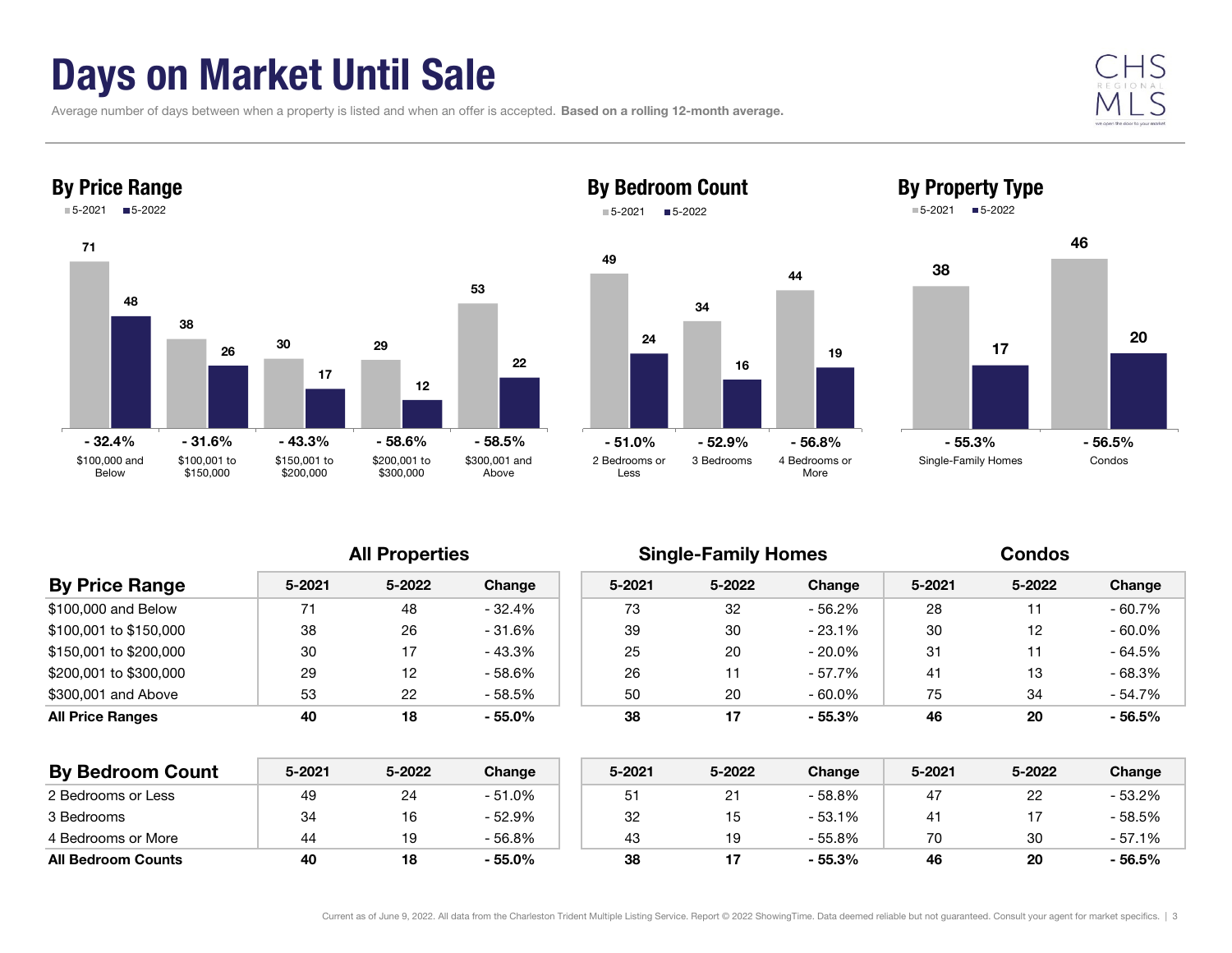### Median Sales Price

By Bedroom Count

|  |  |  |  | Median price point for all closed sales, not accounting for seller concessions. Based on a rolling 12-month median. |  |  |  |
|--|--|--|--|---------------------------------------------------------------------------------------------------------------------|--|--|--|
|  |  |  |  |                                                                                                                     |  |  |  |

![](_page_3_Picture_2.jpeg)

![](_page_3_Figure_3.jpeg)

### By Property Type

5-2021 5-2022

![](_page_3_Figure_6.jpeg)

| <b>By Bedroom Count</b>   | 5-2021    | 5-2022    | Change    | $5 - 2021$ | 5-2022    | Change   | 5-2021    | 5-2022    | Change  |
|---------------------------|-----------|-----------|-----------|------------|-----------|----------|-----------|-----------|---------|
| 2 Bedrooms or Less        | \$220,000 | \$286,000 | $+30.0\%$ | \$270,000  | \$346,755 | $+28.4%$ | \$213,950 | \$275,000 | + 28.5% |
| 3 Bedrooms                | \$280,000 | \$329,940 | $+17.8%$  | \$290,990  | \$339,000 | + 16.5%  | \$252,745 | \$310,000 | + 22.7% |
| 4 Bedrooms or More        | \$397.609 | \$444.744 | $+11.9%$  | \$401.399  | \$450,000 | $+12.1%$ | \$350,000 | \$385,048 | + 10.0% |
| <b>All Bedroom Counts</b> | \$320,000 | \$374,900 | + 17.2%   | \$343,500  | \$395,000 | $+15.0%$ | \$239,900 | \$297,000 | + 23.8% |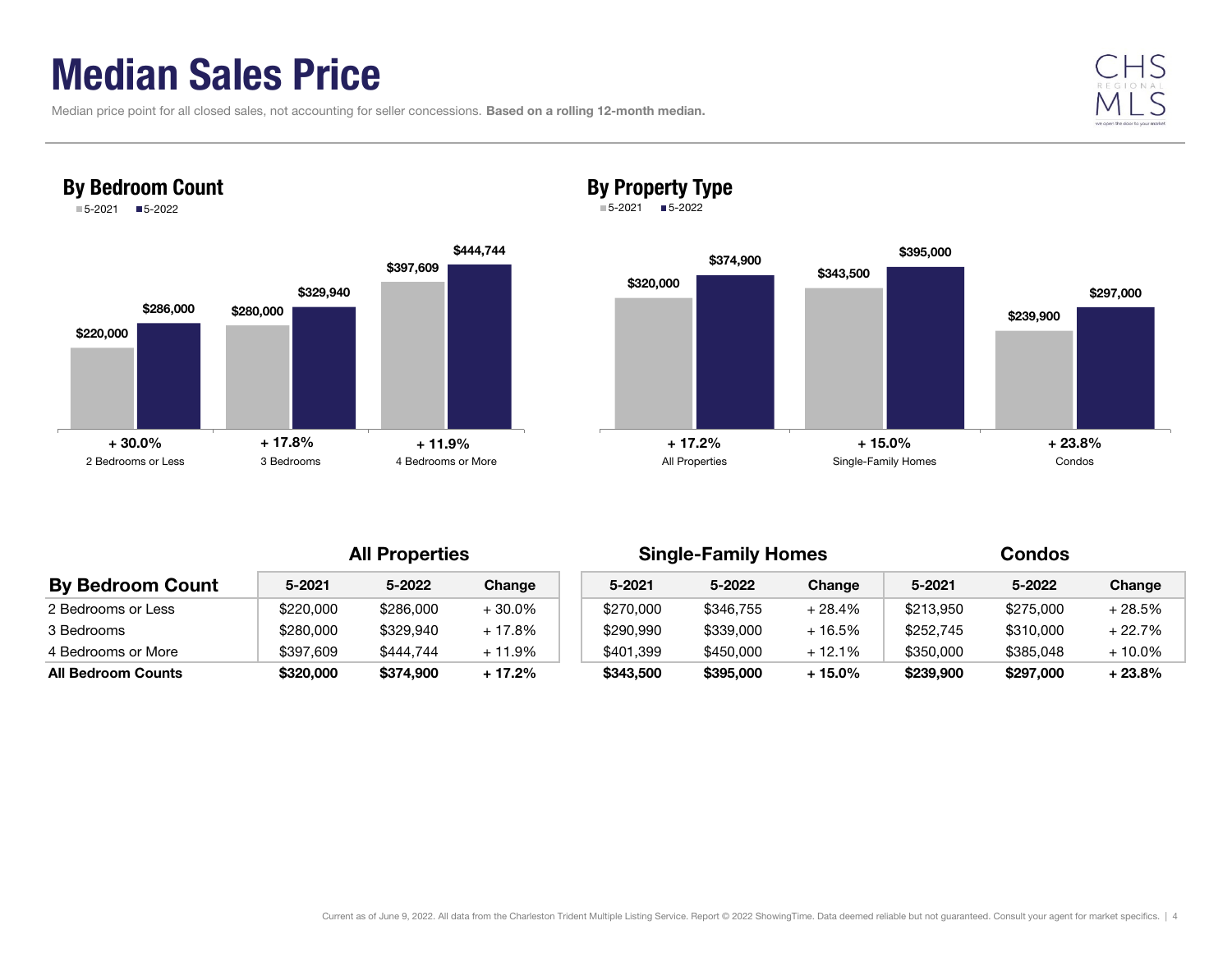# Percent of Original List Price Received

 Percentage found when dividing a property's sales price by its last list price, then taking the average for all properties sold, not accounting for seller concessions. Based on a rolling 12-month average.

![](_page_4_Picture_2.jpeg)

![](_page_4_Figure_3.jpeg)

### By Bedroom Count ■5-2022

![](_page_4_Figure_5.jpeg)

![](_page_4_Figure_6.jpeg)

By Property Type

All Properties Single-Family Homes Condos

|                         |        |        |          | . .    |        |         |            |        |         |  |
|-------------------------|--------|--------|----------|--------|--------|---------|------------|--------|---------|--|
| <b>By Price Range</b>   | 5-2021 | 5-2022 | Change   | 5-2021 | 5-2022 | Change  | $5 - 2021$ | 5-2022 | Change  |  |
| \$100,000 and Below     | 87.9%  | 88.4%  | $+0.6%$  | 87.3%  | 88.7%  | $+1.6%$ | 96.4%      | 95.0%  | $-1.5%$ |  |
| \$100,001 to \$150,000  | 95.6%  | 96.4%  | $+0.8\%$ | 94.1%  | 94.8%  | $+0.7%$ | 97.5%      | 99.3%  | $+1.8%$ |  |
| \$150,001 to \$200,000  | 98.3%  | 99.0%  | $+0.7\%$ | 98.2%  | 97.3%  | - 0.9%  | 98.6%      | 100.7% | $+2.1%$ |  |
| \$200,001 to \$300,000  | 99.0%  | 100.7% | $+1.7%$  | 99.1%  | 100.7% | $+1.6%$ | 98.7%      | 101.1% | + 2.4%  |  |
| \$300,001 and Above     | 97.6%  | 99.9%  | $+2.4%$  | 97.8%  | 100.0% | $+2.2%$ | 96.6%      | 99.5%  | $+3.0%$ |  |
| <b>All Price Ranges</b> | 98.0%  | 100.0% | $+2.0%$  | 98.1%  | 100.0% | $+1.9%$ | 98.0%      | 100.4% | $+2.4%$ |  |
|                         |        |        |          |        |        |         |            |        |         |  |
|                         |        |        |          |        |        |         |            |        |         |  |

5-2021

| <b>By Bedroom Count</b>   | 5-2021 | 5-2022 | Change | 5-2021 | 5-2022 | Change  | 5-2021 | 5-2022 | Change  |
|---------------------------|--------|--------|--------|--------|--------|---------|--------|--------|---------|
| 2 Bedrooms or Less        | 96.7%  | 99.4%  | + 2.8% | 95.6%  | 98.6%  | + 3.1%  | 97.4%  | 100.1% | + 2.8%  |
| 3 Bedrooms                | 98.3%  | 100.2% | + 1.9% | 98.4%  | 100.2% | + 1.8%  | 98.7%  | 100.8% | $+2.1%$ |
| 4 Bedrooms or More        | 98.1%  | 99.9%  | + 1.8% | 98.1%  | 99.9%  | $+1.8%$ | 97.8%  | 99.7%  | + 1.9%  |
| <b>All Bedroom Counts</b> | 98.0%  | 100.0% | + 2.0% | 98.1%  | 100.0% | + 1.9%  | 98.0%  | 100.4% | $+2.4%$ |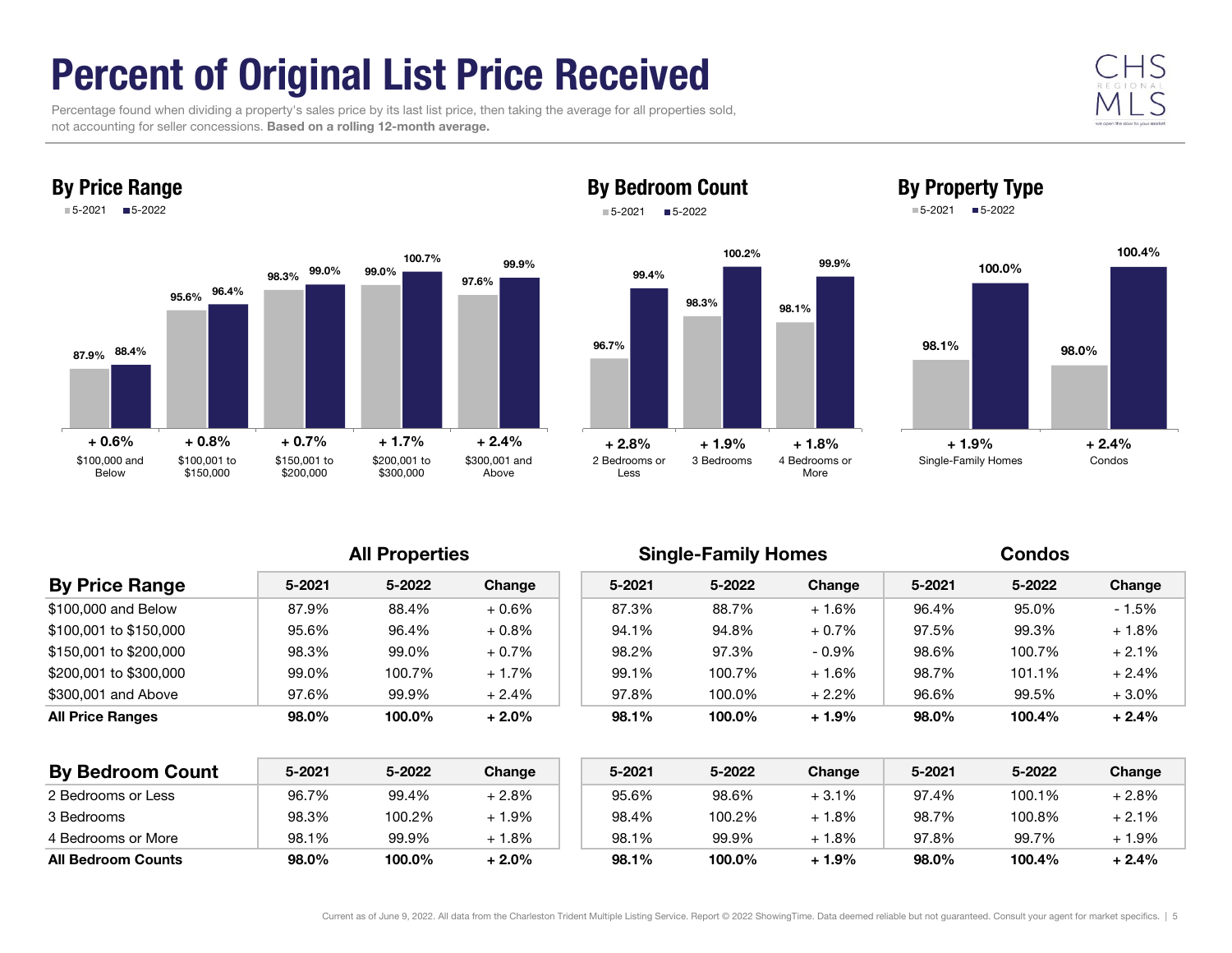### Inventory of Homes for Sale

The number of properties available for sale in active status at the end of the most recent month. Based on one month of activity.

![](_page_5_Picture_2.jpeg)

![](_page_5_Figure_3.jpeg)

![](_page_5_Figure_4.jpeg)

![](_page_5_Figure_5.jpeg)

| <b>By Price Range</b>   | 5-2021 | 5-2022 | Change   | $5 - 2021$ | 5-2022 | Change   | 5-2021        | 5-2022 | Change     |
|-------------------------|--------|--------|----------|------------|--------|----------|---------------|--------|------------|
| \$100,000 and Below     | 48     | 40     | - 16.7%  | 19         | 16     | $-15.8%$ |               |        | $0.0\%$    |
| \$100.001 to \$150.000  | 52     | 47     | $-9.6\%$ | 35         | 27     | - 22.9%  | $\mathcal{D}$ |        | $+250.0\%$ |
| \$150.001 to \$200.000  | 90     | 42     | - 53.3%  | 56         | 31     | - 44.6%  | 21            |        | $-81.0\%$  |
| \$200.001 to \$300.000  | 449    | 320    | - 28.7%  | 311        | 231    | - 25.7%  | 122           | 53     | - 56.6%    |
| \$300,001 and Above     | .264   | ,326   | $+4.9%$  | 1,020      | 1.156  | $+13.3%$ | 234           | 157    | - 32.9%    |
| <b>All Price Ranges</b> | 1.903  | 775،،  | $-6.7%$  | 1.441      | 1,461  | $+1.4%$  | 381           | 223    | $-41.5%$   |
|                         |        |        |          |            |        |          |               |        |            |

| <b>By Bedroom Count</b>   | 5-2021 | 5-2022 | Change   | 5-2021 | 5-2022 | Change  | 5-2021 | 5-2022 | Change  |
|---------------------------|--------|--------|----------|--------|--------|---------|--------|--------|---------|
| 2 Bedrooms or Less        | 323    | 216    | $-33.1%$ | 95     | 63     | - 33.7% | 196    | 121    | - 38.3% |
| 3 Bedrooms                | 734    | 670    | $-8.7%$  | 546    | 557    | + 2.0%  | 147    | --     | - 49.0% |
| 4 Bedrooms or More        | 846    | 889    | + 5.1%   | 800    | 841    | $+5.1%$ | 38     | ົ      | - 28.9% |
| <b>All Bedroom Counts</b> | .903   | 1.775  | $-6.7%$  | 441.ا  | .461   | + 1.4%  | 381    | 223    | - 41.5% |